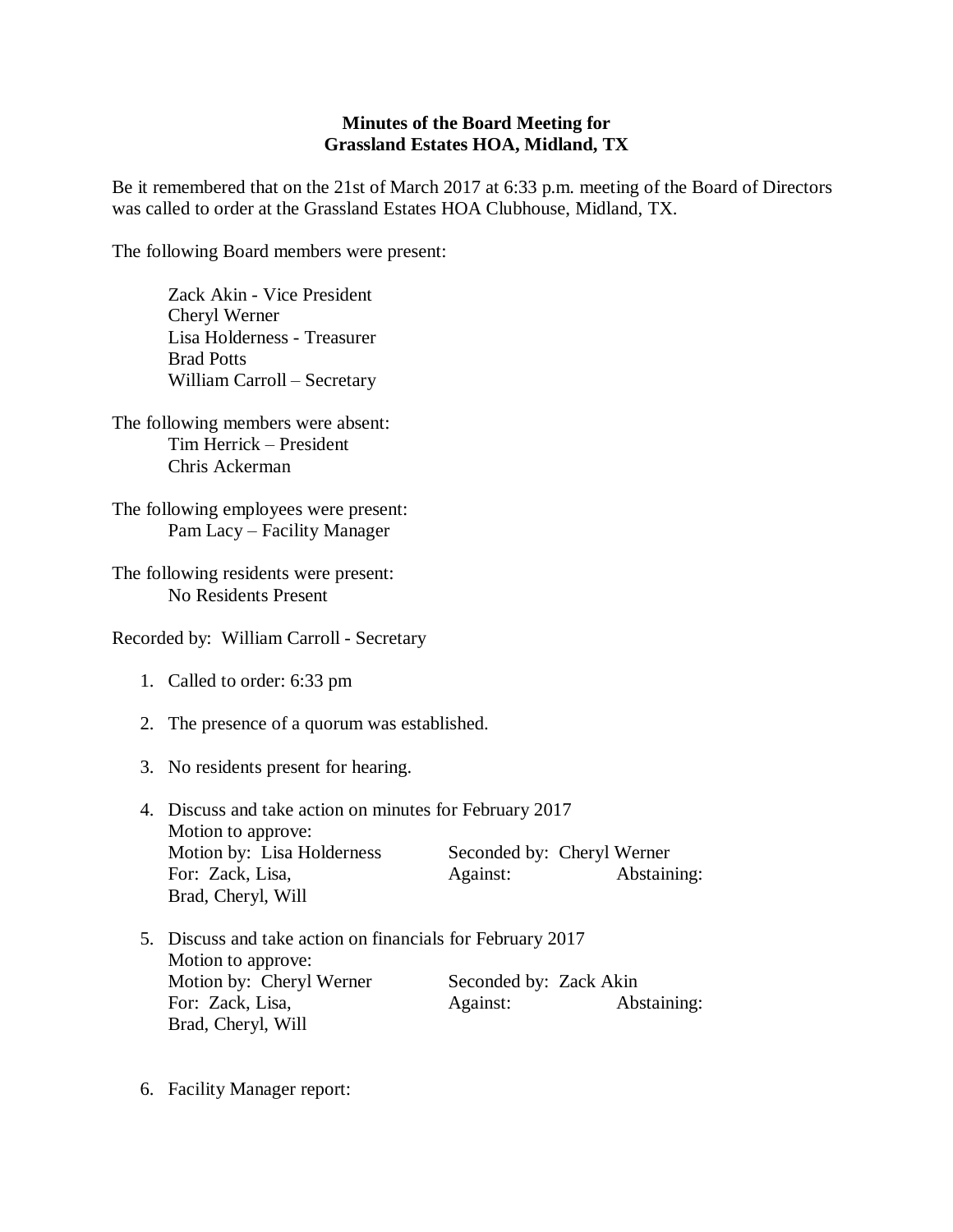Clubhouse Parties for February: 5

7. Discuss and possible action on the pool, clubhouse, common areas and contractors.

Pam Lacy presented bids replacing lights in pool area and clubhouse.

Board approved the replacement of 6 lights in pool area and around clubhouse. Motion to approve: Motion by: Brad Potts Seconded by: Lisa Holderness For: Zack, Lisa, Against: Abstaining: Brad, Cheryl, Will

Pam Lacy informed the board that the test water well drilled was successful and we are waiting for the electrical hook up before it will start supplying the sprinklers.

Pam Lacy informed the board that the pool cleaning company quit and she presented a bid from "Pool King" to clean and maintain the pools.

Board approved the "Pool King" bid for cleaning and maintaining the pools. Motion to approve: Motion by: Cheryl Werner Seconded by: Brad Potts For: Zack, Lisa, Against: Abstaining: Brad, Cheryl, Will

- 8. Board discussed resident parking vehicles and trailers on the street.
- 9. Establish a Nominating Committee.

Cheryl informed the board that the following residents are on the election ballet:

[Zack Akin, William Carroll, Josh Winkles and John Mahaffey]

- 10. Board did not go into Executive Session.
- 11. Motion to adjourn at 7:35 pm

Motion by: Zack Akin Seconded by: Brad Potts Brad, Zack, Will

For: Cheryl, Lisa, Against: Abstaining:

**Annual meeting of Grassland Estates will held on Tuesday, April 25, 2017 at 6:30 p.m., in the Grassland Estates Clubhouse, 5800 Crowley, Midland, TX.**